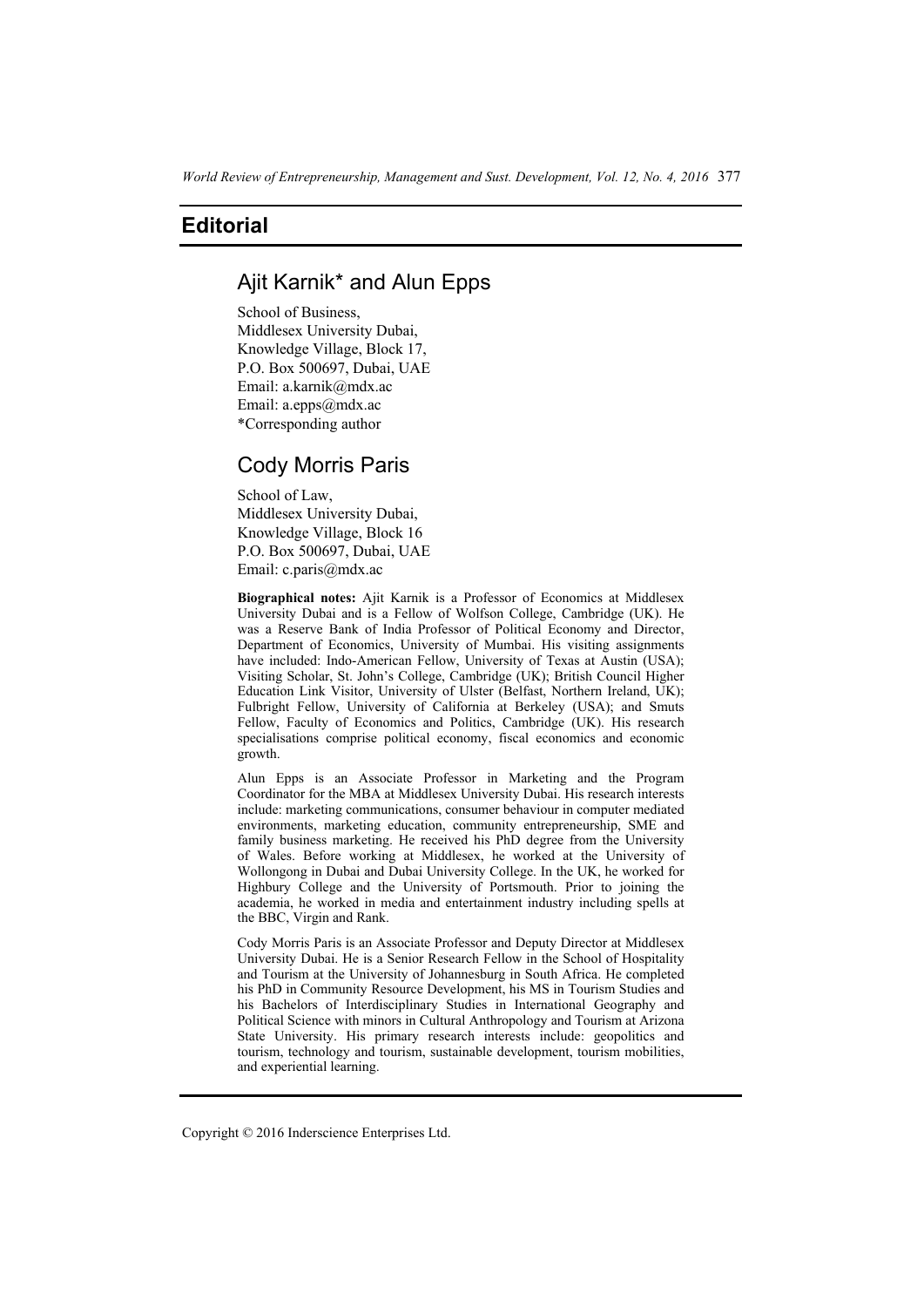### 378 *A. Karnik et al.*

Papers included in this special issue were presented at the Second International Conference on Emerging Research Paradigms in Business and Social Sciences (ERPBSS). The event was hosted by the Middlesex University Dubai, United Arab Emirates (UAE) from November 26 to 28, 2013. The First ERPBSS Conference, held in 2011, had brought together more than 150 academics from close to 100 institutions worldwide. The rich experience and the success of this conference gave Middlesex University Dubai the confidence to host the Second ERPBSS Conference a couple of years later.

The Second ERPBSS Conference, like its predecessor, was designed to be multi-disciplinary and it provided a platform for 180 academics from over 100 institutions around the world to present their research. Researchers had a variety tracks to choose from in order to showcase their research. These tracks included business management, education, training and development, tourism and hospitality, economics, contemporary psychology, global social science, information and communication technology, as well as media, journalism and communication. Two prominent academics were invited to deliver keynote addresses at the conference. Mark Saunders (Professor in Business Research Methods, University of Surrey, UK) presented 'The (re)emergence of mixed methods research: researching sensitively without sensitising'. Louise Morley (Professor of Education, University of Sussex, UK) presented 'Researching the future: towards an inclusive global knowledge economy'.

More than 130 papers were submitted for the conference out of which seven were shortlisted as being appropriate to the themes covered by this journal. Eventually, four papers were accepted for publication, which are being included in this special issue. The areas covered by the four papers include issues in globalisation, leadership, marketing and social self-defence (SSD) in the context of inequality and violence.

In 'The challenge of globalisation: a world-wide investigation of public attitudes on individual vs. government responsibility', Ida Ørjansen Heggem and Tor Georg Jakobsen explore the link between economic globalisation and individual attitudes toward government responsibility for provision of its citizens. The main research question the authors pose is: How does economic globalisation affect attitudes about individual vs. government responsibility? The authors present two opposing views on the effects of globalisation. The first view states that there is leftist shift in attitudes of the people, the reason being that citizens demand protection against the external risks that come with increasing economic globalisation. The second view proposes a rightist shift in line with the neoliberal argument about the relationship between globalisation and growth. A third point of view is also presented, namely, that the direction of the shift is different for developed and developing countries. The evidence presented by Heggem and Jakobsen suggests that increased economic globalisation is associated with more rightist attitudes in the public. The authors also report that people in developing countries hold more leftist opinions than those in developed countries, and the effects of economic globalisation are different depending on a country's per capita gross domestic product.

Corporate social responsibility (CSR) is the theme of E. John Heiser's paper. In the paper 'Authentic transformational leadership and its role in driving strategic corporate social responsibility: a contextual framework', Heiser addresses the role transformational leadership can play in effectively driving CSR activities of an organisation. The paper provides a succinct overview of the evolution of the definition of CSR, advocating for a definition that links the firm's profit directly with a stakeholder view of CSR. It is Heiser's argument that authentic transformational leadership is the best mechanism to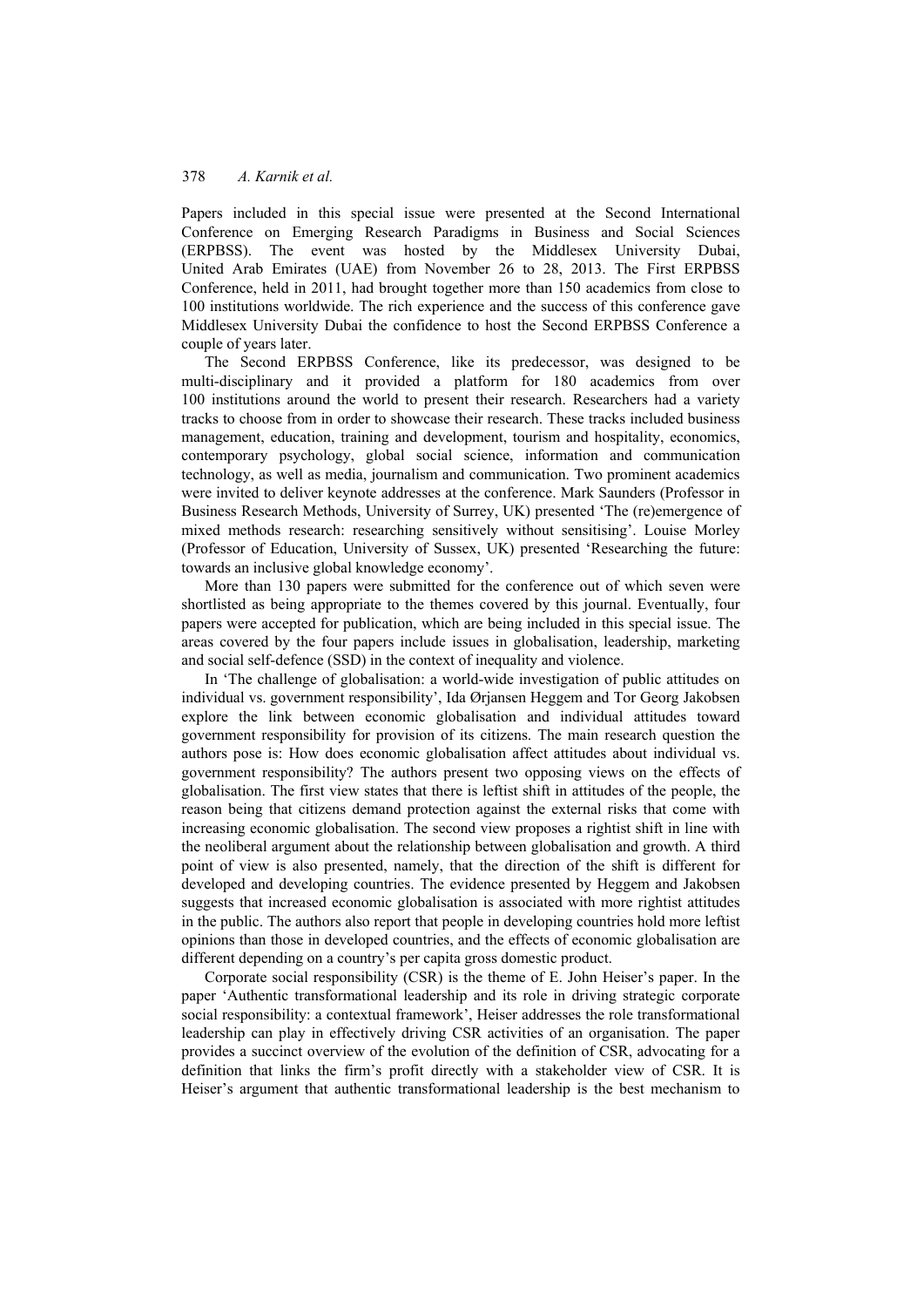#### *Editorial* 379

drive strategic CSR activities within the firm. The paper posits that reaching the goal of creating shared value requires authentic transformational leadership first and foremost at the CEO level. CEOs are in the best position to interact with the various internal and external stakeholders influencing the firm and are in a position to conceptualise the needs of these stakeholders and understand the link to the firm's value proposition. Leaders who behave in a manner consistent with the authentic transformational leadership components of idealised influence, inspirational motivation, and intellectual stimulation can articulate a future vision that links firm value to strategic CSR practices, and assist the organisation in developing and implementing the innovative strategies that will drive shared value creation.

Akmal S. Hyder in his paper, 'Market orientation in a non-profit organisation', investigates how a non-profit, interest-free bank applies market orientation to provide superior value to customers. The author develops a theoretical framework integrating market orientation, trust, organisational networking and superior customer value. Two specific research questions are proposed:

- 1 How does the non-profit organisation combine pursuing social agendas and competing with other firms under the same market conditions?
- 2 How does a non-profit organisation apply market orientation to offer superior value to its customers?

The paper considers the market orientation of JAK, a Swedish non-profit, interest-free bank. The research shows that members are central in the case of the non-profit organisation under consideration. It further shows that customers are an integral part of JAK without whom the implementation of the interest-free concept would be difficult to achieve. Lending is important for JAK to operate and generate the financial resources to meet operating costs. Managers of non-profit organisations need to find a balance between maintaining fiscal health and accomplishing their mission. The author very perceptively points out that focusing only on missions, which are usually long-term goals, will theoretically serve the ideological purpose, but may fall short of solving short-term requirements.

In 'Social self-defence: where grievances, opportunities and protests collide', Marlene Muller and Mandlenkosi Lawrence Mkhize focus their research on the despair and disappointment that creeps in when the promise of democracy turns sour. The authors introduce the term *SSD* that combines the concepts of social self and social defence, elevating it to the level of violent protests, reactive to negative socio-economic realities. SSD attempts to relate to the actions that individuals take when facing daily despair. This is especially relevant when political mechanisms do not deliver socio-economic improvement leading to the frustration of grassroots who then channel their anger towards local governments. Muller and Mkhize situate their research in South Africa which saw the dismantling of centuries of violence, racism, inequality and oppression in 1991. However, despite rapid progressive political changes, scarcities, corruption and lack of equal economic distribution became the main catalysts for anxieties and dissatisfaction. More importantly, despite the riddance of apartheid laws, a strong race-based class system emerged in the wake of the changes that had been ushered in. The research of Muller and Mkhize reveals that many South Africans are in a permanent state of despair and frustration, lacking political trust in its hard-fought democratic mechanisms. It is clear that local governments' developmental agendas remain